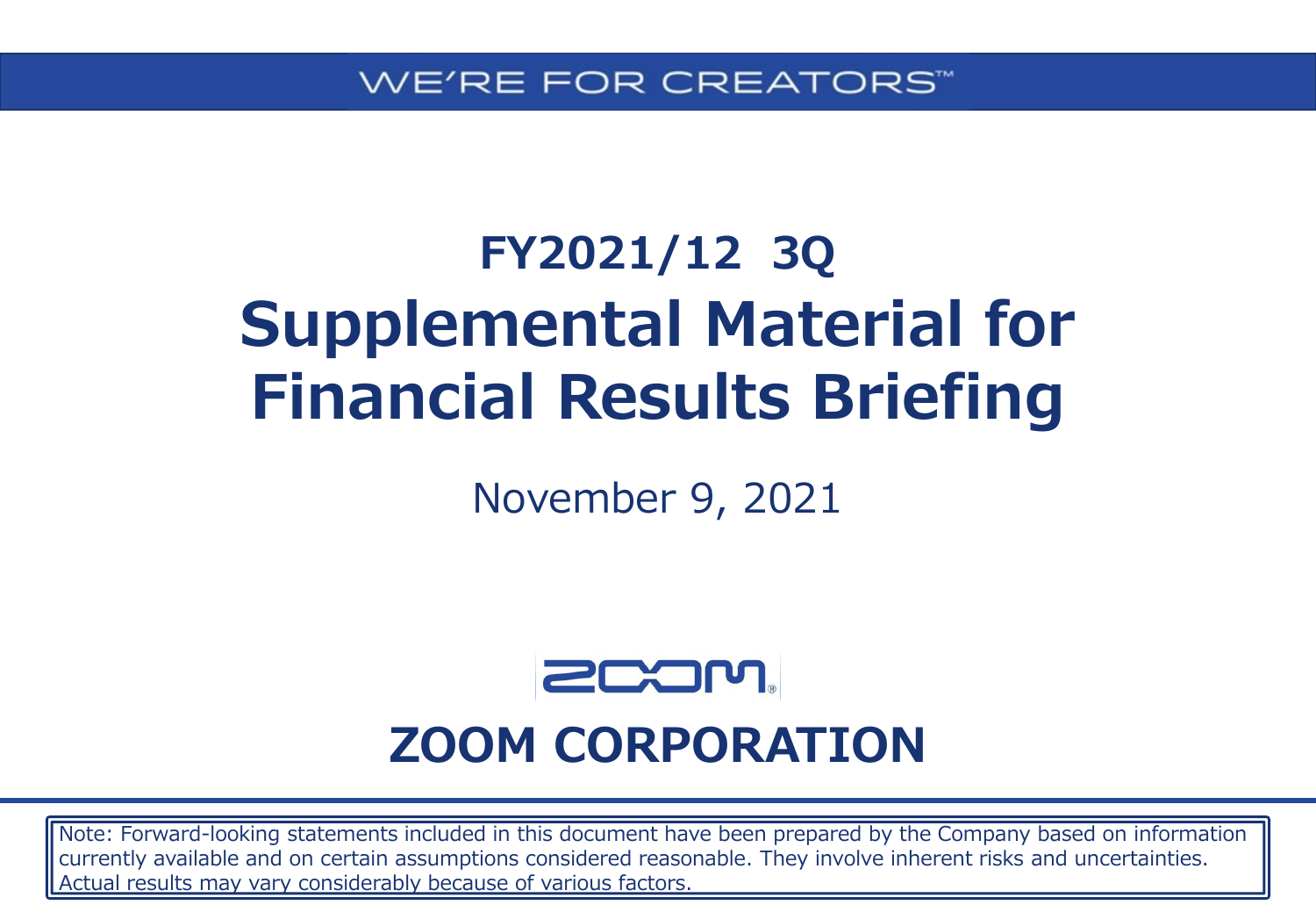## **FY2021 3Q financial results highlights**



### **Sales and profit both greatly grew Y o Y**

## Consolidated financial results through FY2021 3Q

Net sales: 9,764 million yen (+2,923 million yen YoY) Operating profit: 966 million yen (+699 million yen YoY) Ordinary profit : 918 million yen (+935 million yen YoY)

- In addition to making and HookUp, Inc. (referred to as HookUp) consolidated subsidiaries, demand for our products regarding music distribution etc. remains strong, and sales and profit both grew.
- Results for 3Q (nine months) were higher than operating profit(755 million yen) and ordinary profit(450 million yen) through FY 2020

#### ■ 3Q ■ Annual

(Million yen)

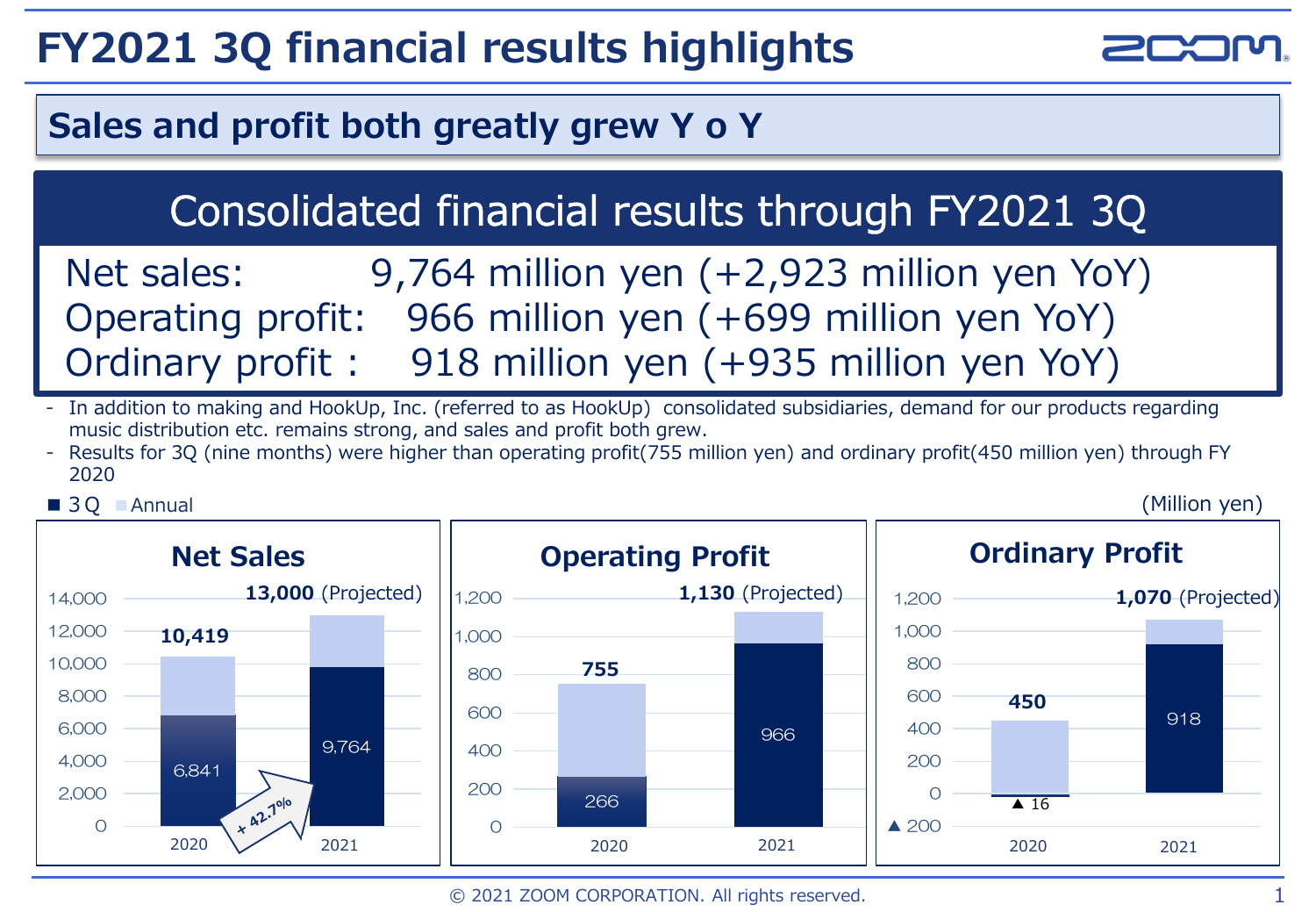### **Consolidated income statement for FY2021 3Q (summary)**

(Million yen)

|                                                                                                           | FY 2020/12<br>Cumulative<br>results through 3Q | FY 2021/12<br><b>Cumulative</b><br>results through<br>3Q | Change                          | <b>Remarks</b>                                                                                                                                                                                                                |
|-----------------------------------------------------------------------------------------------------------|------------------------------------------------|----------------------------------------------------------|---------------------------------|-------------------------------------------------------------------------------------------------------------------------------------------------------------------------------------------------------------------------------|
| <b>Net sales</b>                                                                                          | 6,841                                          | 9,764                                                    | 2,923                           | - Demand for our products remains strong<br>- The income statement includes results from HookUp<br>beginning with 2Q (six months)<br>- Responses to the October 2020 fire at a supplier plant<br>are proceeding on schedule   |
| <b>Gross profit</b><br>(Gross profit margin)                                                              | 2,755<br>$(40.3\%)$                            | 4,168<br>$(42.7\%)$                                      | 1,412                           | - Gross profit margin improved thanks to making ZOOM<br>North America, LLC (referred to as ZNA), our distributor<br>in the North American region, a subsidiary                                                                |
| <b>Operating profit</b><br>(Operating profit margin)                                                      | 266<br>$(3.9\%)$                               | 966<br>$(9.9\%)$                                         | 699                             | - 3Q (July-September) R&D expenses were up 139<br>million yen from 1Q (January-March). Shifting<br>engineering resources from responding to the plant fire<br>to new-product development                                      |
| <b>Ordinary profit</b><br>(Ordinary profit margin)                                                        | $-16$<br>$(-0.2\%)$                            | 918<br>$(9.4\%)$                                         | 935                             | - In the same period last year, 240 million yen were<br>recorded as investment loss accounted for using equity<br>method, filing by ZOOM UK Distribution LTD (referred to<br>as ZUK) for administration under bankruptcy law. |
| Quarterly net profit attributable to<br>owners of the parent<br>(Quarterly net profit margin)             | 105<br>$(1.5\%)$                               | 631<br>$(6.5\%)$                                         | 526                             | - In the same period last year, 178 million yen in<br>extraordinary gains was recorded as gain on step<br>acquisitions from fair-market valuation of the equity<br>stake in ZNA prior to making it a consolidated subsidiary. |
| <b>EBITDA</b>                                                                                             | 248                                            | 1,267                                                    | 1,018                           | EBITDA = Operating profit + $*$ Depreciation + share of<br>profit/loss of entities accounted for using equity method                                                                                                          |
| <b>Depreciation</b><br>R & D expenses<br>Foreign exchange gains/losses<br>Average exchange rate (yen/USD) | $*224$<br>817<br>$-13$<br>107.5 yen            | $*301$<br>1,034<br>$-13$<br>108.4 yen                    | 76<br>217<br>$-0$<br>$+0.9$ yen | * Includes 135 million yen in amortization of goodwill<br>(vs. 80 million yen in the previous year)                                                                                                                           |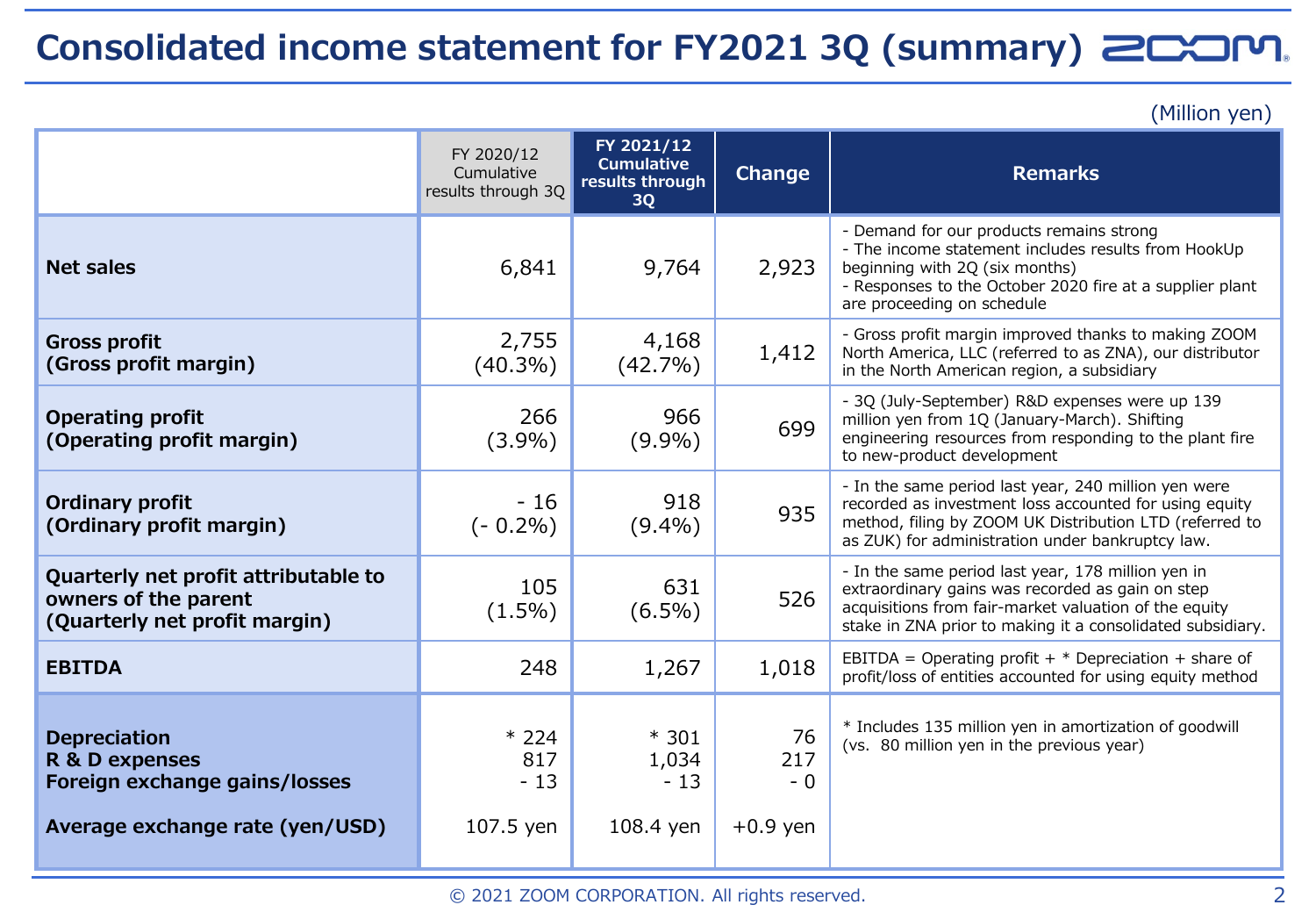## **Components of FY2021 3Q net sales (graph)**

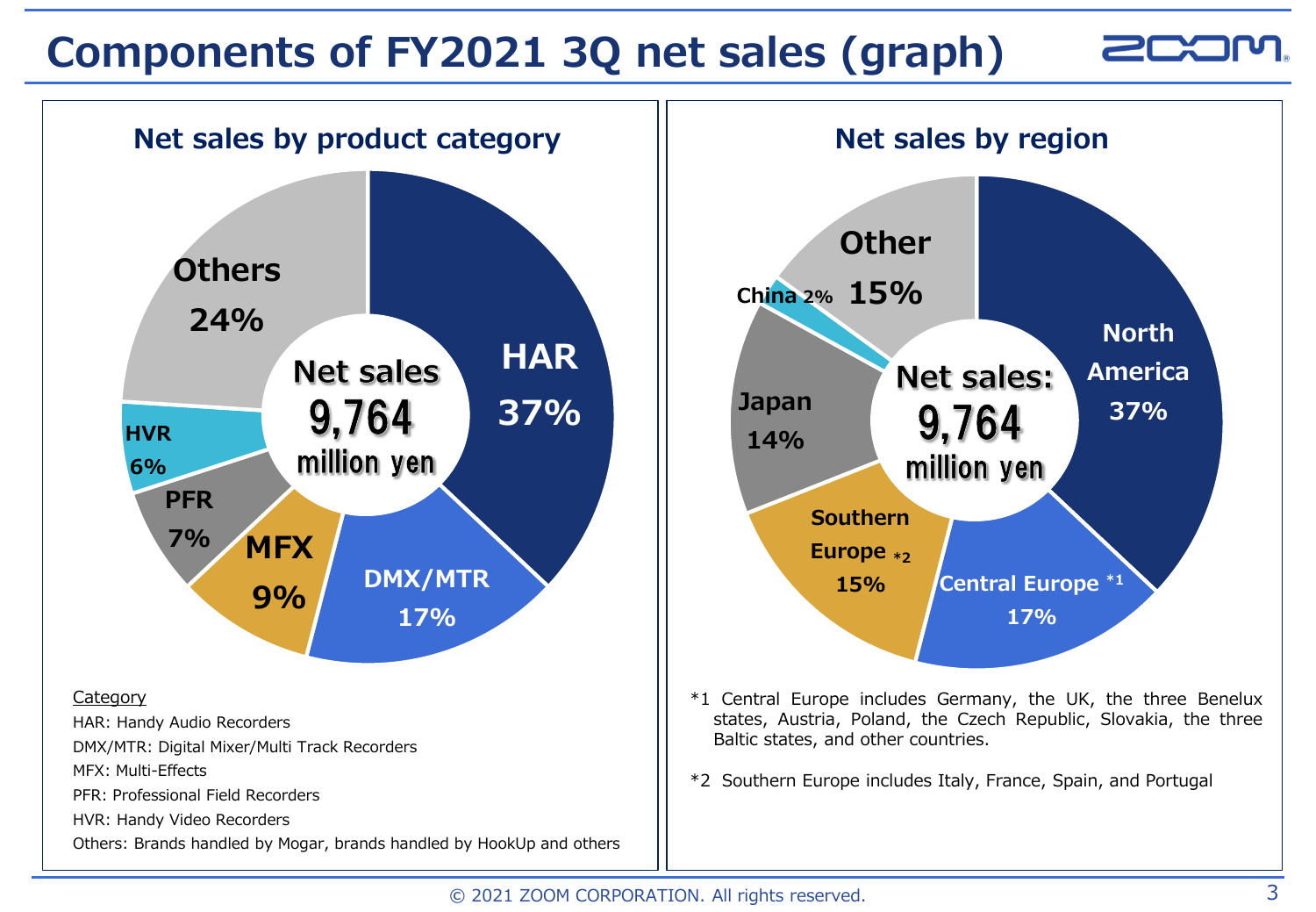## **FY2021 3Q net sales by product category**

#### **Demand for recorders and digital mixers, which increased due to COVID-19, remain strong**

(Million yen)

 $\geq$ r

|                                                  | FY 2020/12<br>Cumulative results<br>through 3Q | FY 2021/12<br><b>Cumulative results</b><br>through 3Q | Change | Main factors behind changes in net sales                                                                                                                                                                                                                 |
|--------------------------------------------------|------------------------------------------------|-------------------------------------------------------|--------|----------------------------------------------------------------------------------------------------------------------------------------------------------------------------------------------------------------------------------------------------------|
| Handheld audio recorders (HAR)                   | 3,065                                          | 3,628                                                 | 562    | - Effects of the new H8 product introduced in the second half of last year<br>- Responses to the fire at a supplier plant are proceeding on schedule, and<br>there has been no major impact on production at subcontractor plants                        |
| Digital mixers/multitrack<br>recorders (DMX/MTR) | 715                                            | 1,621                                                 | 906    | - Sales increased for the P4 and P8, which are well suited for recording<br>podcasts, and for the L series, used for live streaming and recording.                                                                                                       |
| Multi-effects *1 (MFX)                           | 789                                            | 926                                                   | 137    | - Strong sales of the G1 Four series<br>- Effects of the new G6 product introduced in the second half of last year                                                                                                                                       |
| <b>Professional field recorders</b><br>(PFR)     | 422                                            | 718                                                   | 296    | - Demand is in a recovering trend as outdoor activities continue to resume<br>- Effects of the new F2 and F2-BT products introduced in the second half of last<br>year                                                                                   |
| Handheld video recorders (HVR)                   | 591                                            | 590                                                   | - 0    | - Demand remains strong for uses such as web conferencing and on line<br>lessons<br>- Down YoY as a rebound from rapid growth in demand for uses such as web<br>conferencing as working from home spread due to COVID-19 in the same<br>period last year |
| Others $*1$                                      | 748                                            | 918                                                   | 170    | - Effects of the new ZDM-1PMP microphone pack product for podcast use<br>introduced last year<br>- Effects of the new V3 vocal effects processor product introduced in the second<br>half of last year                                                   |
| <b>Brands handled by Mogar</b>                   | 508                                            | 589                                                   | 80     | - While sales decreased in the same period last year due to the effects of<br>lockdowns in southern Europe, demand is in a recovering trend due to<br>normalization of economic activities as vaccination spreads                                        |
| <b>Brands handled by HookUp</b>                  |                                                | 770                                                   | 770    | - Sales were recorded of products from other companies' brands handled by<br>HookUp, as a result of consolidation from this second quarter                                                                                                               |
| <b>Total</b>                                     | 6,841                                          | 9,764                                                 | 2,923  |                                                                                                                                                                                                                                                          |

\*1 Our vocal effects processors (V3 and V6), which were included under multi-effects through the previous consolidated fiscal year, have been shifted to another category (Others).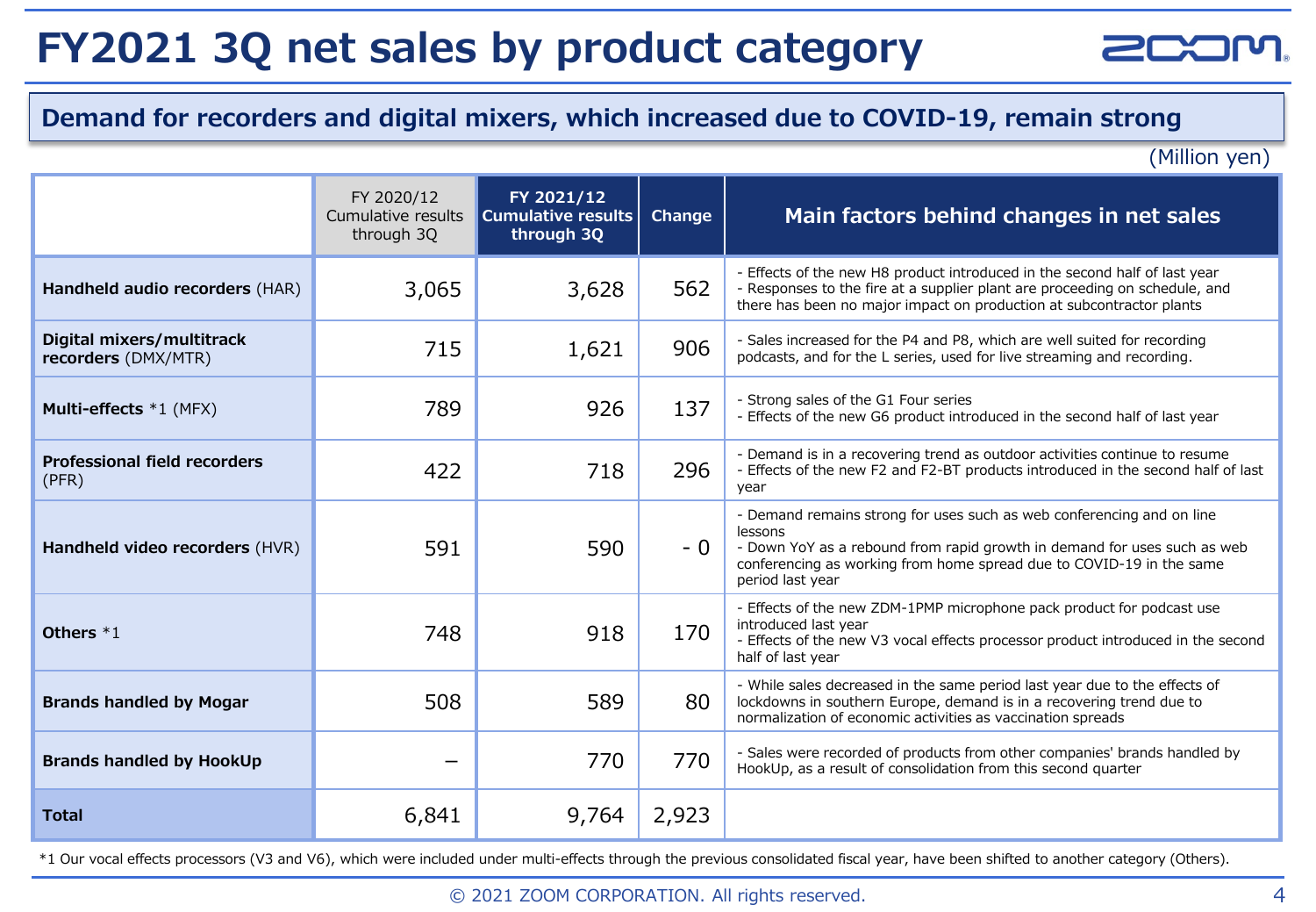## **FY2021 3Q net sales by region**

#### **Sales jumped from making ZNA and HookUp, Inc. consolidated subsidiaries.**

(Million yen)

|                               | FY 2020/12<br>Cumulative results<br>through 3Q | FY 2021/12<br><b>Cumulative results</b><br>through 3Q | Change   | Main factors behind changes in net sales                                                                                                                                                                                                                                                                                             |
|-------------------------------|------------------------------------------------|-------------------------------------------------------|----------|--------------------------------------------------------------------------------------------------------------------------------------------------------------------------------------------------------------------------------------------------------------------------------------------------------------------------------------|
| <b>North America</b>          | <u>2,655</u>                                   | 3,620                                                 | 965      | - Sales increase from making ZNA a consolidated subsidiary from April 2020<br>- HAR shows firm sales.<br>- Positive sales of products for podcasting use (P4, P8, and ZDM1-PMP)<br>- Recovery of PFR as broadcasting products<br>- Strong sales of the V3 at musical instrument stores introduced in the second half of last<br>year |
| <b>Central Europe</b><br>$*1$ | 1,086                                          | 1,682                                                 | 596      | - Strong sales of HAR, HVR, and PFR in Germany<br>- Sales to the UK increased as a rebound from decreased sales due to the filing by ZUK<br>under bankruptcy law in the same period of last year                                                                                                                                     |
| Southern<br>Europe $*2$       | 1,184                                          | 1,499                                                 | 315      | - Strong sales of HAR and HVR in France<br>- Strong sales of MFX and L series at musical instrument stores<br>- Strong sales of the new P4, P8, F2, F2BT, and V3 products introduced in the second half<br>of last year                                                                                                              |
| <b>Japan</b>                  | 655                                            | 1,403                                                 | 747      | -Firm sales of HAR, whereas there was a reactionary decline in sales of AIF and MFX<br>- Sales were recorded of products from other companies' brands handled by HookUp<br>(770M)                                                                                                                                                    |
| <b>China</b>                  | 197                                            | 198                                                   | $\Omega$ |                                                                                                                                                                                                                                                                                                                                      |
| <b>Russia</b>                 | 70                                             | 158                                                   | 88       | - Recovery of HAR and MFX<br>- Buoyant sales of the new P4, P8, and V3 products introduced in the second half of last<br>year                                                                                                                                                                                                        |
| <b>U.A.E.</b>                 | 85                                             | 120                                                   | 35       | - Buoyant sales of the H 8 product introduced in the second half of last year                                                                                                                                                                                                                                                        |
| <b>Australia</b>              | 126                                            | 119                                                   | - 6      |                                                                                                                                                                                                                                                                                                                                      |
| <b>Others</b>                 | 779                                            | 960                                                   | 181      | - Taiwan +69, Republic of Korea +35, Brazil +19                                                                                                                                                                                                                                                                                      |
| <b>Total</b>                  | 6,841                                          | 9,764                                                 | 2,923    |                                                                                                                                                                                                                                                                                                                                      |

Underlines indicate revisions to the figures shown in the supplemental material issued for the briefing on financial results on November 10, 2020.

\*1 Central Europe includes Germany, the UK, the three Benelux states, Austria, Poland, the Czech Republic, Slovakia, the three Baltic states, and other countries.

\*2 Southern Europe includes Italy, France, Spain, and Portugal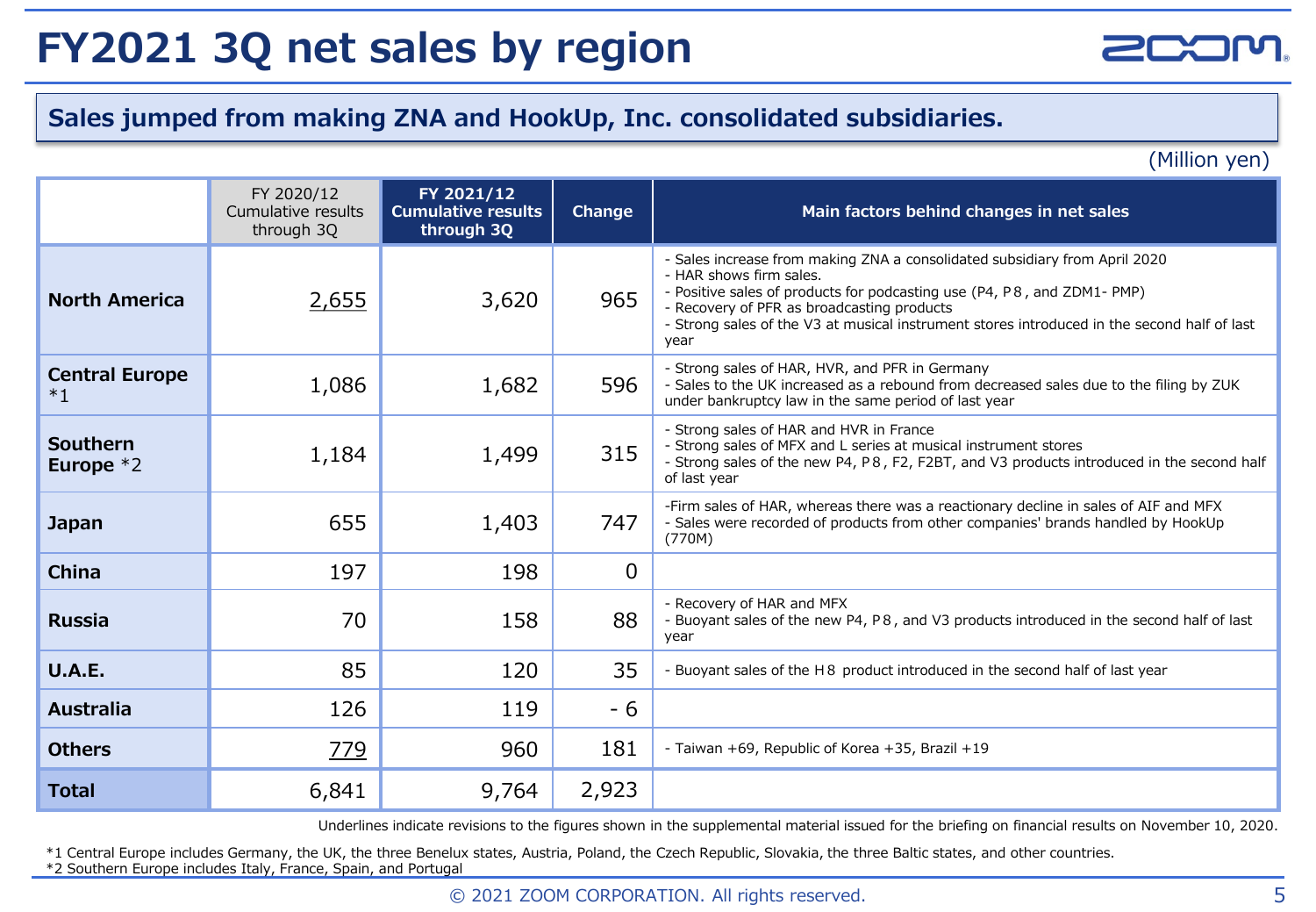### **FY2021/12 3Q analysis of changes in operating profit**

### **Analysis of changes in operating profit (million yen)**

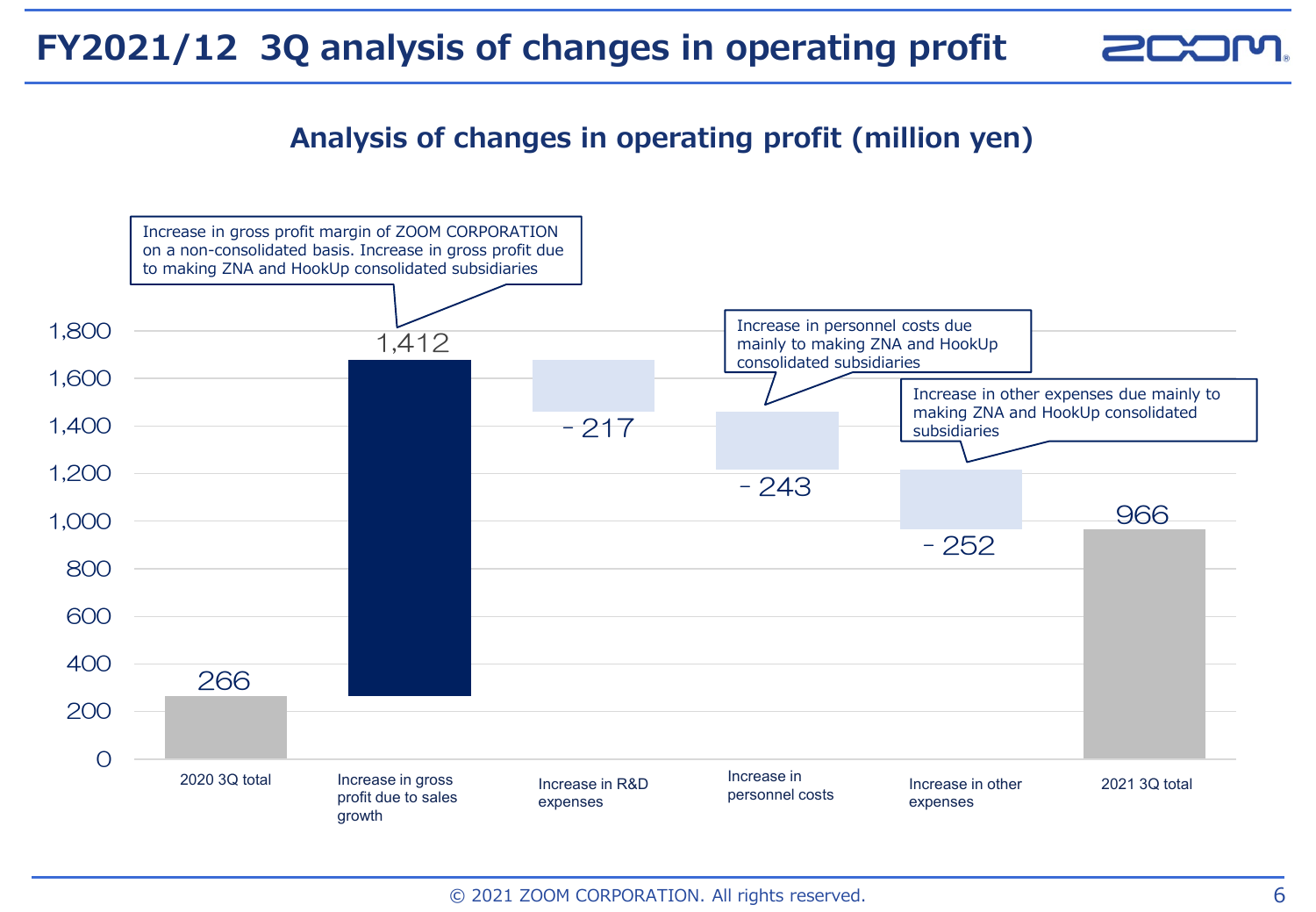### **FY2021 3Q Consolidated Balance Sheet (summary)**

**ZCOM.** 

(Million yen)

|                                         | <b>End of FY</b><br>2020/12 | <b>End of FY</b><br>2021 3Q | Change | Main factors behind changes                                                                                                                                                                                       |
|-----------------------------------------|-----------------------------|-----------------------------|--------|-------------------------------------------------------------------------------------------------------------------------------------------------------------------------------------------------------------------|
| <b>Current assets</b>                   | 7,661                       | 8,061                       | 399    |                                                                                                                                                                                                                   |
| Cash and deposits                       | 2,731                       | 2,076                       | $-654$ | 426M in expenditure on acquisition of treasury stock                                                                                                                                                              |
| Accounts receivable-trade               | 1,658                       | 1,945                       | 286    |                                                                                                                                                                                                                   |
| Merchandise and finished goods          | 2,516                       | 3,162                       | 646    | Inventories increased respectively: ZNA up 421 million and Mogar up 235 million<br>from the inventory accumulation for year-end shopping season                                                                   |
| Non-current assets                      | 2,536                       | 2,814                       | 277    |                                                                                                                                                                                                                   |
| Property, plant, and equipment          | 526                         | 524                         | $-2$   |                                                                                                                                                                                                                   |
| Intangible fixed assets                 | 1,393                       | 1,479                       | 85     | Goodwill increased by 101M due to making HookUp a consolidated subsidiary                                                                                                                                         |
| Investments and other assets            | 616                         | 810                         | 194    | Mainly an increase of 116M in deferred tax assets                                                                                                                                                                 |
| <b>Total assets</b>                     | 10,198                      | 10,875                      | 677    |                                                                                                                                                                                                                   |
| <b>Current liabilities</b>              | 3,883                       | 4,004                       | 120    |                                                                                                                                                                                                                   |
| Accounts payable-trade                  | 1,133                       | 1,346                       | 213    | Purchase increase for the year-end shopping season                                                                                                                                                                |
| Short-term loans payable                | 1,601                       | 1,442                       | $-159$ | Partial repayment of loans intended for working capital                                                                                                                                                           |
| <b>Non-current liabilities</b>          | 1,177                       | 1,284                       | 107    |                                                                                                                                                                                                                   |
| <b>Total liabilities</b>                | 5,061                       | 5,289                       | 227    |                                                                                                                                                                                                                   |
| <b>Capital stock</b>                    | 212                         | 212                         |        |                                                                                                                                                                                                                   |
| <b>Total net assets</b>                 | 5,136                       | 5,586                       | 449    | 310M decrease due to an increase in treasury stock, 477M increase in retained<br>earnings due to recording of quarterly net profit and other factors, 240M increase in<br>foreign currency translation adjustment |
| <b>Total liabilities and net assets</b> | 10,198                      | 10,875                      | 677    |                                                                                                                                                                                                                   |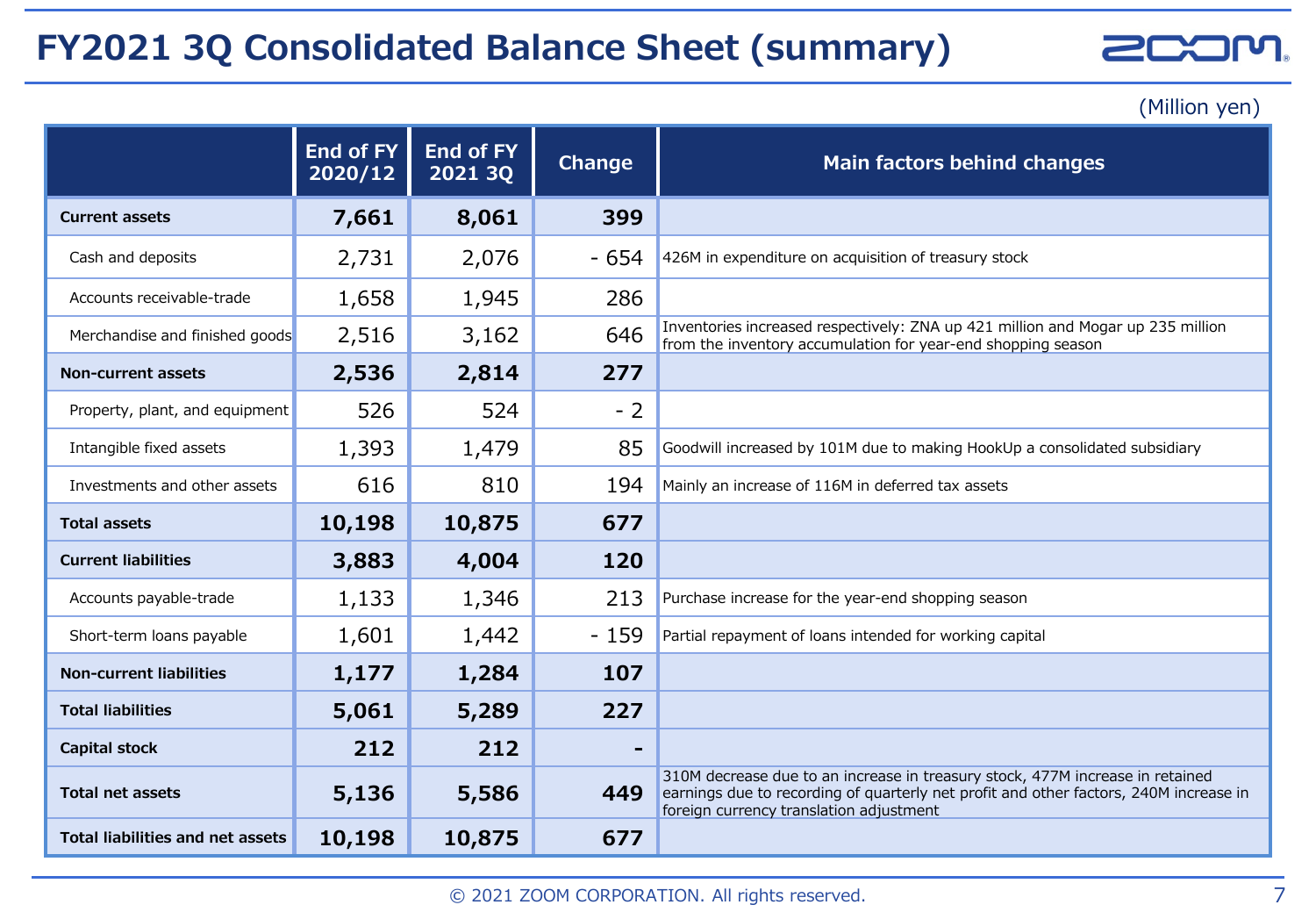#### **Trends in quarterly business results in FY 2021/12 and the past three years**



**Normally sales and profit shows an increasing trend for 4Q, effects caused by a lack of semiconductors are expected for the 4Q reporting period.**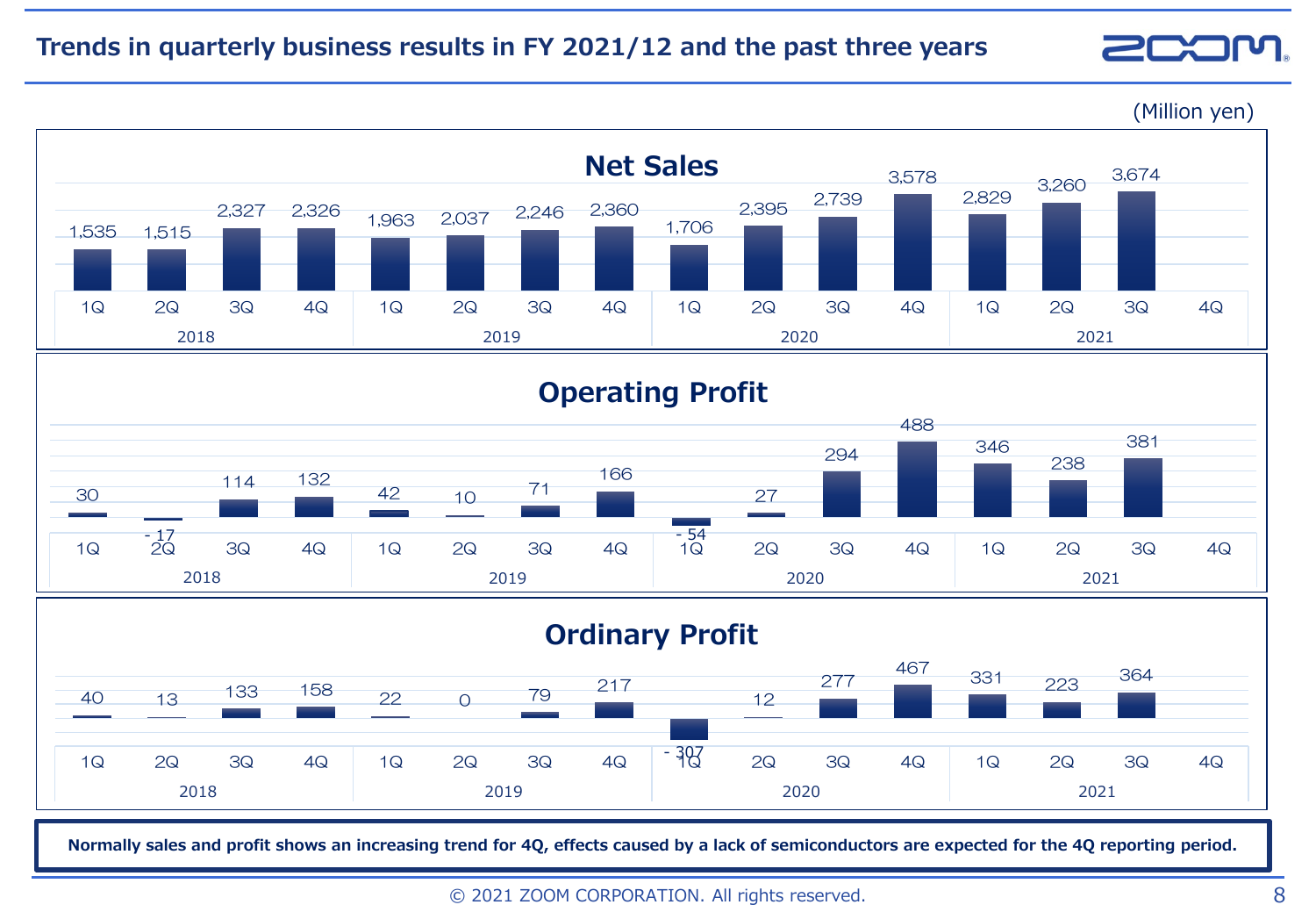#### **Trends in quarterly business results in FY 2021/12 and the past three years**

 $\geq$ r

(Million yen)





**R&D expenses in the reporting period are expected to peak in the 3Q due to the delay of new product development caused by response to fire at a supplier plant.**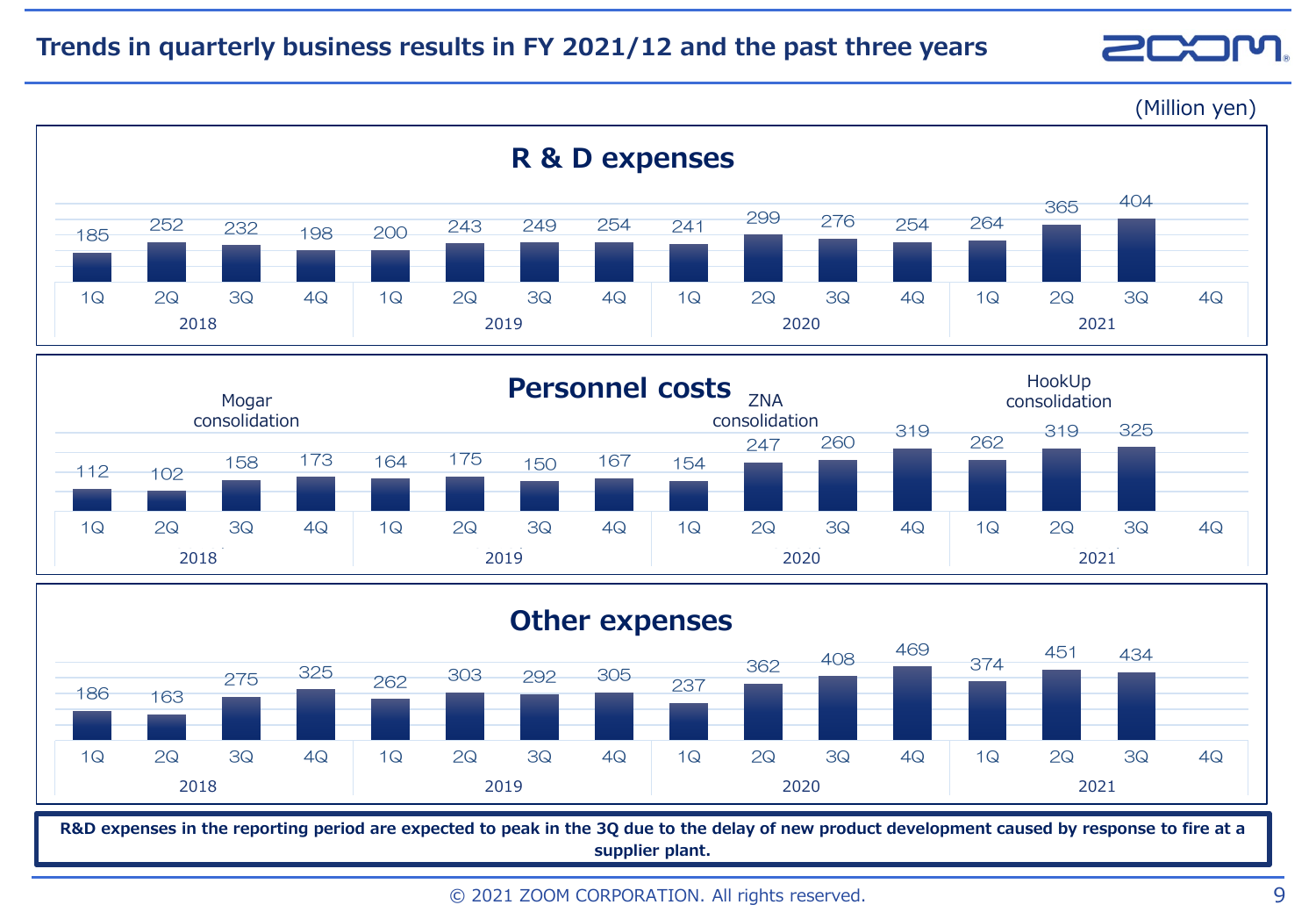### **FY 2021/12 forecasts of consolidated financial results**



### **Both sales and profit are projected to grow YoY (No change in the consolidated results estimate announced August 12, 2021)**

- FY 2021/12, a substantial increase in sales and profits will be expected YoY

- However, the 4Q results are highly uncertain due to the expectation of the product supply delay caused by a lack of semiconductors.

(Million yen)

|                                                 | <b>FY</b><br>2020/12<br><b>Results</b> |          |               | FY 2021/12        |                                 |                        |
|-------------------------------------------------|----------------------------------------|----------|---------------|-------------------|---------------------------------|------------------------|
|                                                 |                                        | Forecast | <b>Change</b> | Rate of<br>change | <b>Cumulative</b><br>3Q results | Rate of<br>achievement |
| <b>Net sales</b>                                | 10,419                                 | 13,000   | $+2,580$      | $+24.8%$          | 9,764                           | 75%                    |
| <b>Operating profit</b>                         | 755                                    | 1,130    | $+374$        | $+49.6%$          | 966                             | 86%                    |
| <b>Ordinary profit</b>                          | 450                                    | 1,070    | $+619$        | $+137.3%$         | 918                             | 86%                    |
| Net profit attributable to owners of the parent | 502                                    | 730      | $+227$        | $+45.2%$          | 631                             | 87%                    |
| <b>EBITDA</b>                                   | 823                                    | 1,540    | $+716$        | $+87.0%$          | 1,267                           | 82%                    |

| Net profit per share           | 223.57 yen | 340.92 yen | $+117.4$ yen             | +52.5%   |
|--------------------------------|------------|------------|--------------------------|----------|
| Dividends per share            | 62 yen     | $102$ yen  | $+40$ yen                | $+64.5%$ |
| Payout ratio                   | 27.7%      | 29.9%      | $\overline{\phantom{a}}$ | -        |
| <b>Exchange rate (yen/USD)</b> | 106.8 yen  | 105.0 yen  | -                        | -        |

Sensitivity to exchange rates (effects of changes in exchange rates on annual income): An increase (decrease) of one yen in the value of the yen in foreign exchange would lead to a decrease (increase) of approximately 21 million yen in operating profit.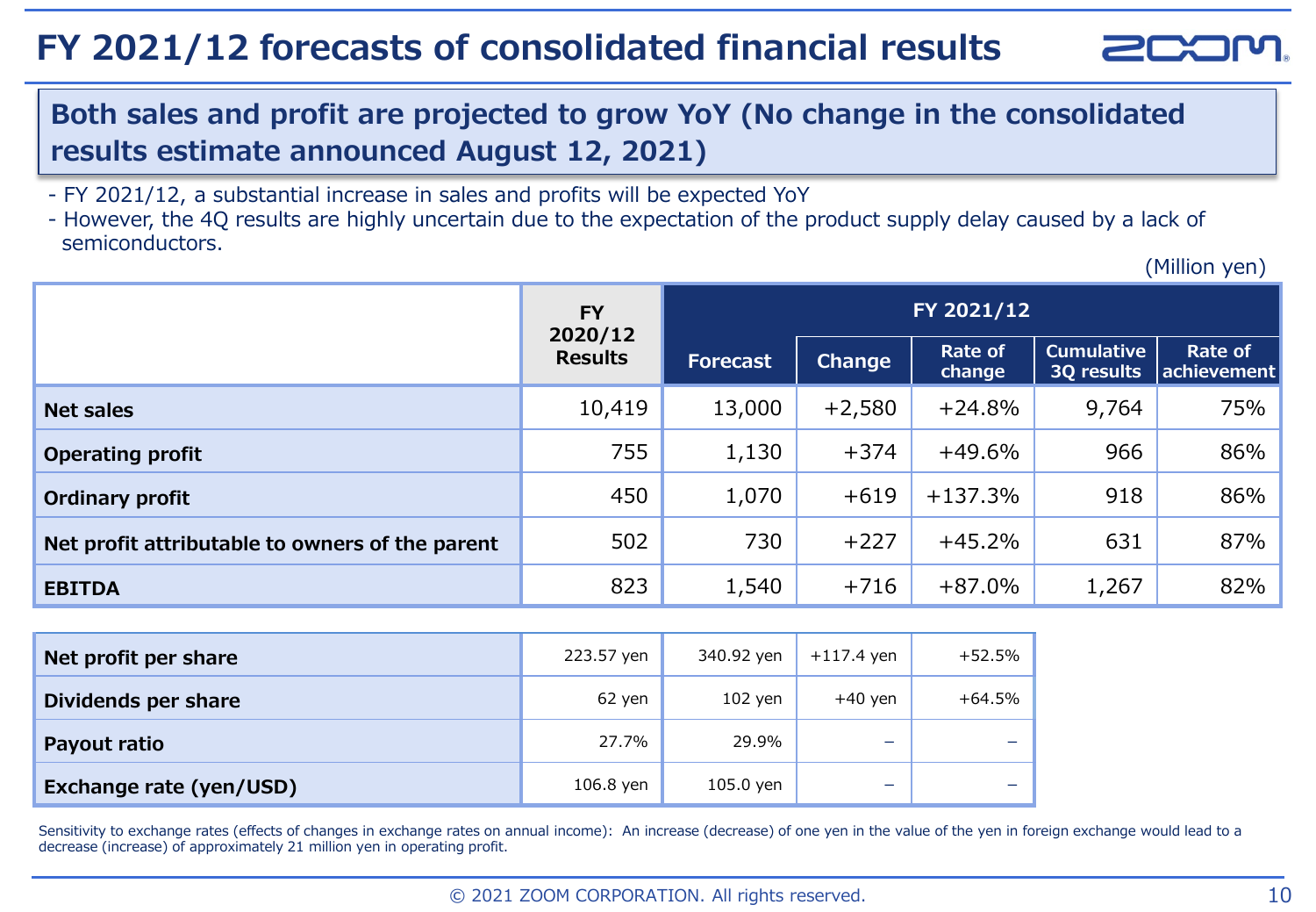### **FY 2021/12 sales projections by consolidation category**

**EXOME**  $\geq$ r

(Million yen)

|                                               | <b>FY</b>                 | FY 2021/12      |               |                          |                                 |                        |  |
|-----------------------------------------------|---------------------------|-----------------|---------------|--------------------------|---------------------------------|------------------------|--|
|                                               | 2020/12<br><b>Results</b> | <b>Forecast</b> | <b>Change</b> | <b>Rate of</b><br>change | <b>Cumulative</b><br>3Q results | Rate of<br>achievement |  |
| Handheld audio recorders (HAR)                | 4,496                     | 4,534           | $+37$         | $+0.8%$                  | 3,628                           | 80%                    |  |
| Digital mixers/multitrack recorders (DMX/MTR) | 1,371                     | 2,286           | $+914$        | $+66.7%$                 | 1,621                           | 71%                    |  |
| Multi-effects $*1$ (MFX)                      | 1,118                     | 1,356           | $+237$        | $+21.3%$                 | 926                             | 68%                    |  |
| <b>Professional field recorders (PFR)</b>     | 680                       | 985             | $+304$        | $+44.8%$                 | 718                             | 73%                    |  |
| Handheld video recorders (HVR)                | 1,028                     | 636             | $-391$        | $-38.1%$                 | 590                             | 93%                    |  |
| Others <sup>*1</sup>                          | 1,032                     | 1,391           | $+358$        | $+34.8%$                 | 918                             | 66%                    |  |
| <b>Brands handled by Mogar</b>                | 691                       | 745             | $+54$         | $+7.8%$                  | 589                             | 79%                    |  |
| <b>Brands handled by HookUp</b>               |                           | 1,064           | $+1,064$      |                          | 770                             | 72%                    |  |
| <b>Total</b>                                  | 10,419                    | 13,000          | $+2,580$      | $+24.8%$                 | 9,764                           | 75%                    |  |

\*1 Our vocal effects processors (V3 and V6), which were included under multi-effects through the previous consolidated fiscal year, have been shifted to another category (Others).